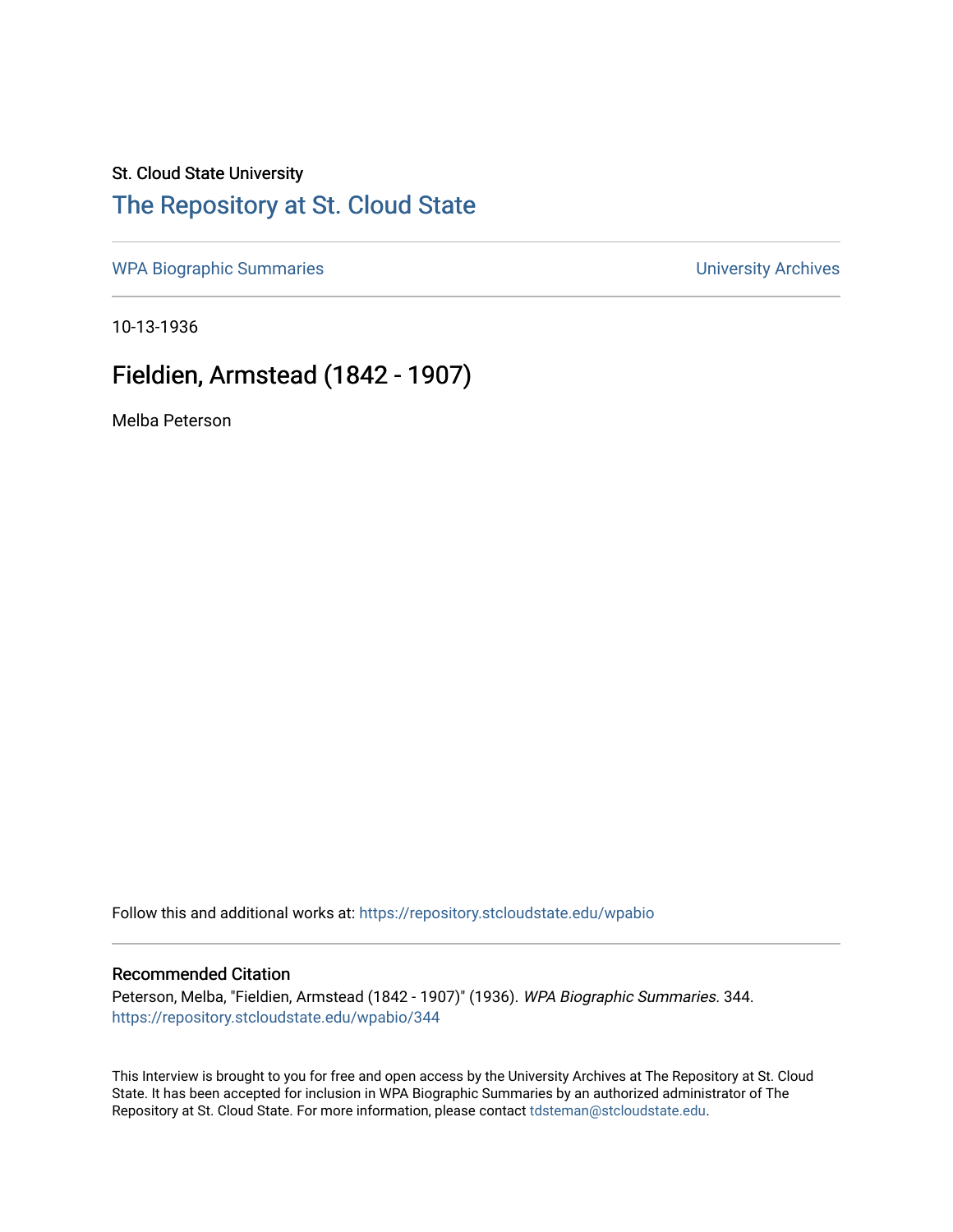FIELDIEN, ARMSTEAD

 $v_x - v_y$  %

File No. B-360

 $\frac{1}{\sqrt{2}}\int_{-\infty}^{\infty}\frac{1}{\sqrt{2\pi}}\int_{-\infty}^{\infty}\frac{1}{\sqrt{2\pi}}\int_{-\infty}^{\infty}\frac{1}{\sqrt{2\pi}}\int_{-\infty}^{\infty}\frac{1}{\sqrt{2\pi}}\int_{-\infty}^{\infty}\frac{1}{\sqrt{2\pi}}\int_{-\infty}^{\infty}\frac{1}{\sqrt{2\pi}}\int_{-\infty}^{\infty}\frac{1}{\sqrt{2\pi}}\int_{-\infty}^{\infty}\frac{1}{\sqrt{2\pi}}\int_{-\infty}^{\infty}\frac{1}{\sqrt{2\pi}}\int_{$ 

Armstead Fieldien was born in Cambridge, Massachusetts, on December 2, 1842.

In 1855, Mr. Fieldien moved to Shakopee, Minnesota. When the Civil War broke out he enlisted at Shakopee in Company A. Fourth Minnesota Regiment. He was eighteen years old. He enlisted on September 30, 1861, but was discharged on August 19, 1862 for disability. He was down south working on a boat where he hurt his back. For the remainder of his life he had to doctor because of this injury. He enlisted again when he was twenty-one in Company K. Second Regiment Cavalry on December 30, 1863. He was mustered out on May 4, 1866 at the close of the war.

After the war, Mr. Fieldien returned to Shakopee. He was married there on May 23, 1866 to Lucy Frances Warren. She was born in Milwaukee. Wisconsin, on July 9, 1843. In the fall of 1868, Mr. Fieldien homesteaded a claim two and a half miles north of Sauk Centre in Kandota township. It was a hundred and sixty acre farm. On May 10, 1869, the Fieldiens moved, with oxen, to their new home.

Mr. and Mrs. Fieldien had six children, two of whom are living at present. They are Harry, and Mrs. Fred Dickison of Sauk Centre.

Mr. Fieldien died on December 30, 1907. He was a member of the B. R. Palmer Post, G. A. R. He kept up this membership until his death.

After his death. Mrs. Fieldien continued to live on the homestead until the fall of 1924 when she went to Excelsior, Minnesota to live with her daughter, Mrs. Lizzie Heap, where she died on Febraury 23, 1925.

> Interviewed: Harry Fieldien Date: October 13, 1936 By: Melba Peterson

Publication Granted